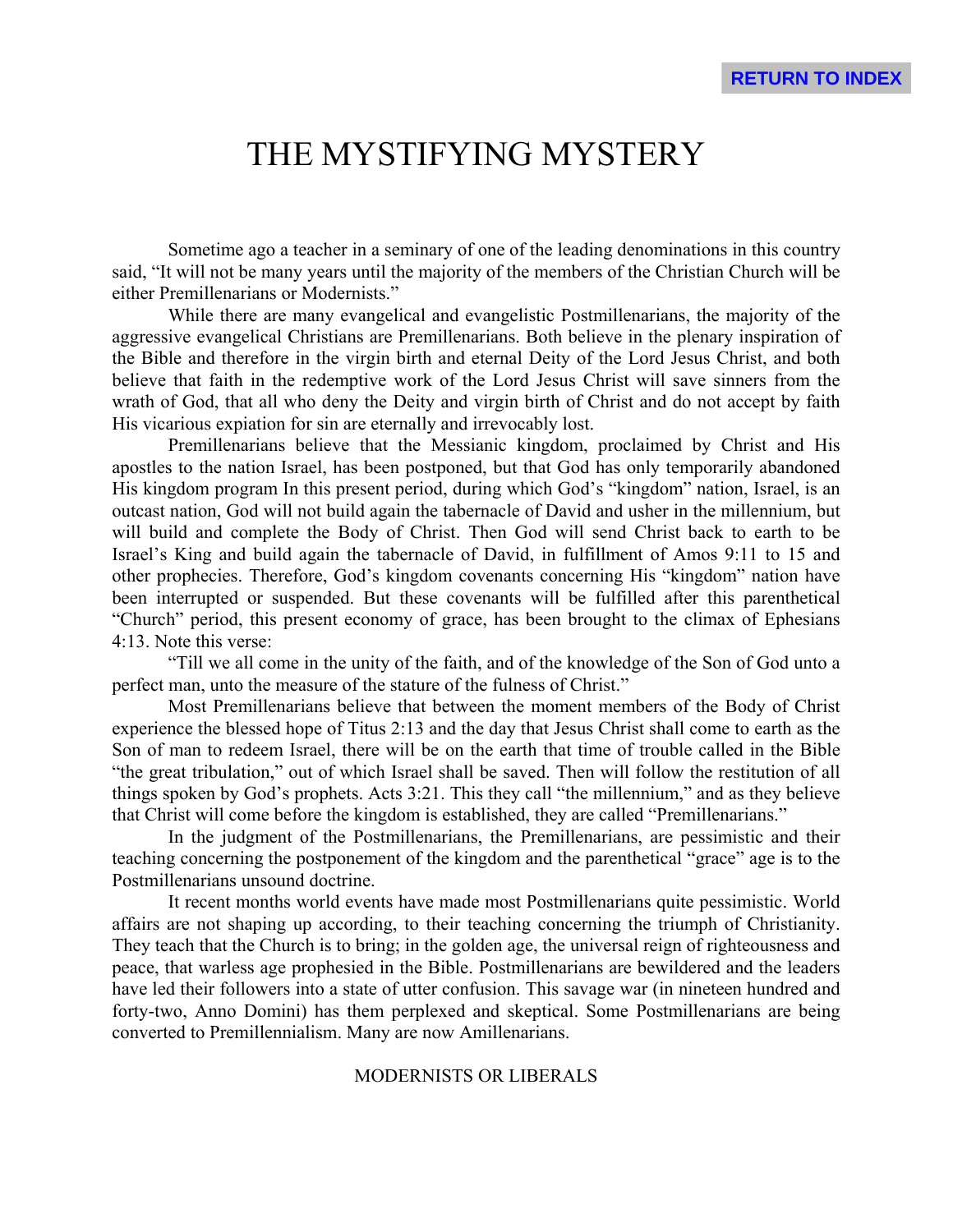Many of the seminaries and pulpits of the so-called evangelical denominations have fallen into the hands of the Liberals or Modernists. In their pride, self-righteousness and spiritual blindness they do not seem to understand that a "Christian infidel" is an impossible paradox. The Society of Atheists in New York City thank the Modernists in the churches for propagating their Christian agnosticism; for doing so much, from within organized Christianity, to increase the number of infidels, agnostics and atheists, even though they do their deadly work as fifth columnists.

The Bible has much to say about apostasy, false prophets, deceitful workers, who transform themselves into the apostles of Christ, and concerning the people who will give heed to seducing spirits and follow the pernicious ways of those who deny the Lord that bought them and bring in the damnable heresy. "For this cause God shall send them strong delusion, that they should believe a lie: That they all might be damned who believed not the truth, but had pleasure in unrighteousness." II Thessalonians 2:11 and 12.

Note God's warning against these Christian (?) unbelievers:

"For many deceivers are entered into the world, who confess not that Jesus Christ is come in the flesh. This is a deceiver and an antichrist. Look to yourselves that we lose not those things which we have wrought, but that we receive a full reward. Whosoever trangresseth, and abideth not in the doctrine of Christ, hath not God. He that abideth in the doctrine of Christ, he hath both the Father and the Son." II John 7 to 9.

Most of these spiritual criminals are moral, religious sincere infidels. Satan is accused of the crime of deceiving the whole world, but how any man can be so deluded by the arch enemy as to call himself a Christian while he denies the Genesis record of creation, the virgin birth and eternal Deity of the self-existent Christ, salvation from the sorrows of the second death by faith in His shed blood and bodily resurrection and the other Christian doctrines of the Bible, is almost beyond comprehension or explanation.

 Perhaps these infidels believe that their Christian veneer will give them a more respectable standing in the community. Surely Satan knows why they operate in the name of Christ and it pleases him. II Corinthians 11:13 to 15.

Many of them are found in company of Reformed Jews who agree with the Modernists that Jesus was a very good man, the illegitimate son of Joseph. Thus the Modernists by their repudiation of the saving Bible doctrine help their unbelieving Jewish associates toward perdition and the wrath of God, to a never-ending, lake of fire.

Hear the words of Jesus Christ, the eternal I AM, to a company of Jews:

" I said therefore unto you, that ye shall die in your sins: for if ye believe not that I am He, ye shall die in your sins." John 8:24.

Then hear the words of a most devout religious Jew who became the most spiritual, faithful, aggressive Christian of all generations;

 ". . . The Jews; Who both killed the Lord Jesus, and their own prophets, and have persecuted us; and they please not God, and are contrary to all men; Forbidding us to speak to the Gentiles that they might be saved, to fill up their sins always: for the wrath is come upon them to the uttermost." I Thessalonians 2:14 to 16.

And now, after nineteen centuries of Christianity many outstanding camouflaged leaders in the Christian churches join with the Jews to propagate their agnosticism and infidelity, with Christian phraseology, using the Bible, and thus they help the poor blind Jews to stumble into hell. Christ called them blind. Matthew 23:13 to 39. Paul later on called them blind. Romans 11:6 to 10.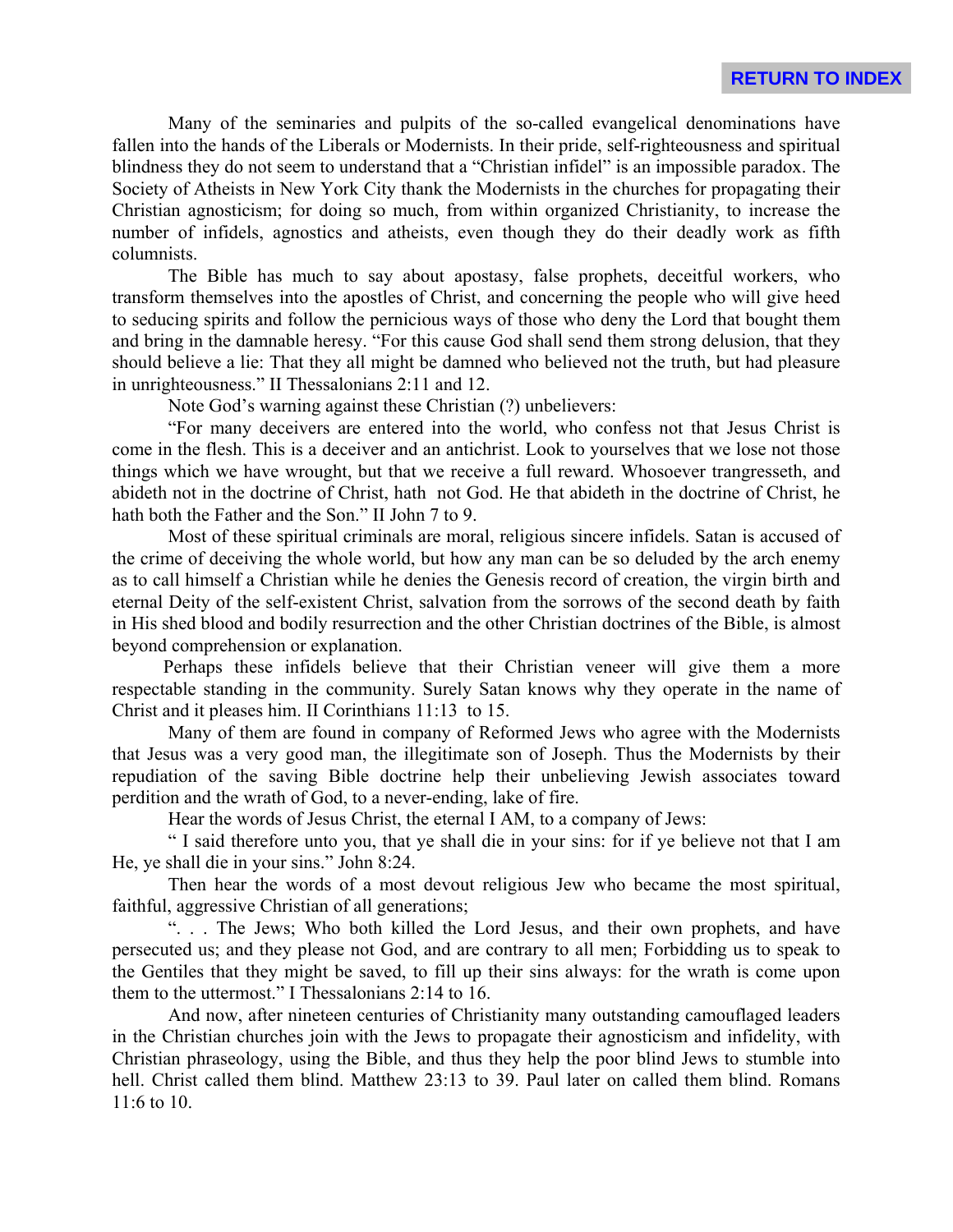Although the set-up is somewhat different the principle has changed but little since the Holy Spirit directed Paul to write:

"For after that in the wisdom of God the world by wisdom knew not God, it pleased God by the foolishness of preaching to save them that believe. For the Jews require a sign, and the Greeks seek after wisdom: But we preach Christ crucified, unto the Jews a stumblingblock and unto the Greeks foolishness; But unto them which are called, both Jews and Greeks, Christ the power of God and the wisdom of God. Because the foolishness of God is wiser than men; and the weakness of God is stronger than men." I Corinthians 1:21 to 25.

## CHRIST THE STUMBLINGSTONE

"Unto the Jews a stumblingblock." "Unto the wisdom of the world foolishness." How true is the statement in l Peter 2:7 and 8:

"Unto you therefore who believe He is precious: but unto them which be disobedient, the Stone which the builders rejected, the Same is made the Head of the corner, And a Stone of stumbling, and a Rock of offense, even to them which stumble at the Word, being disobedient; whereunto also they were appointed."

This is stated also in Romans 9:32 and 33:

"Wherefore? Because they sought it not by faith, but as it were by the works of the law. For they stumbled at that Stumblingstone; As it is written, Behold, I lay in Sion a Stumblingstone and Rock of offense; and whosoever believeth on Him shall not be ashamed."

Worldly wise men and self-righteous men have always stumbled at the virgin birth of the Son of God. The great mystery and miracle of the incarnation is too much for the wisdom of this world. Religious leaders today repudiate it, because it cannot be explained within the realm of natural science. This is the spirit of anti-christ that was in the world before the last of the apostles died. The Christianized agnostics in the churches today do not care for the fellowship of the Christians whom they call "Fundamentalists" and those who do believe in this all important Christian doctrine, the Deity of Christ, are warned against fellowshipping or supporting the pseudo-Christians who decry the Deity of the Son of God. II John 10 and 11. Some have called "Modernism" the masterpiece of Satan. Note I John 2:22, "Who is a liar, but he that denieth that Jesus is the Christ. He is antichrist."

Christ was in the world and the world was made by Him, and the world knew Him not. This is the testimony of the Holy Spirit in John 1:10. Because the rulers of this world knew not, they crucified the Lord of glory. I Corinthians 2:8. "They killed the Prince of life." Acts 3:14 and 15.

To the religions self-righteous Jews on earth, when Christ was in their midst their Messiah said, "do not think that I will accuse you to the Father: there is one that accuseth you, Moses, in whom ye trust: For had Ye believed Moses, ye would have believed Me, for he wrote of Me. But if ye believe not his writings how shall ye believe My words?" John 5:45 to 47.

Note this terrible indictment against the Jews:

But though He had done so many miracles before them, yet they believed not on Him. That the saying of Isaiah, the prophet, might be fulfilled, which he spake, Lord, who hath believed our report? And to whom hath the arm of the Lord been revealed?" John 12:37 and 38.

"The Jews had agreed already, that if any man did confess that He was Christ, he should be put out of the synagogue." John 9:22.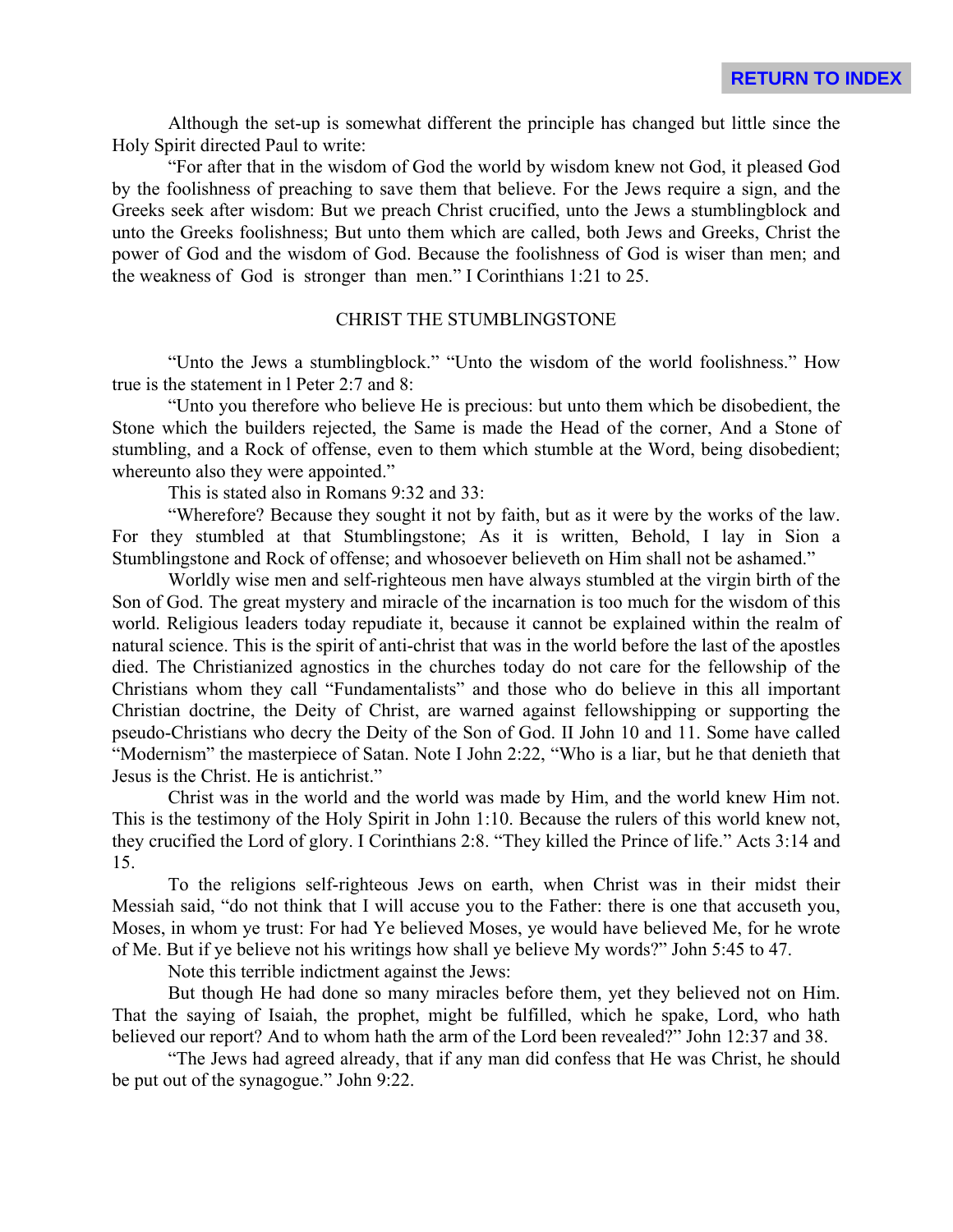The Jews would not, believe their own Scriptures. They claimed to believe Moses, but they did not. The Modernists claim to believe Christ; but they do not. The Jews saw Christ feed five thousand people with one scanty meal; they saw Him calm the stormy sea; they saw Him raise Lazarus from the dead; they acknowledged that He was a Teacher come from God; that He spoke as never men spake; that He might be John the Baptist raised front the dead or some old testament prophet reincarnated; but when Christ made Himself equal with God, they took up stones to kill Him John 10:28 to 35. Then Christ added, "they hated Me without a cause."

## WHO HATH BELIEVED OUR REPORT?

That was a very important question, "Who hath believed our report?" And the other question asked with it, "To whom is the Arm of the Lord revealed?"

The answer to this last question is given in the language of Christ recorded in Matthew 11:25 to 27:

"Thou hast hid these things from the wise and the prudent, and hast revealed them unto babes; Even so, Father, for so it seemed good in Thy sight. And no man knoweth the Son, but the Father."

Wonderful truth this! This still seemeth good unto the Father. When Simon made the great confession to the Messiah "Thou art the Christ, the Son of the living, God," The Son of God said a most significant thing:

"BLESSED ART THOU . . . FLESH AND BLOOD HATH NOT REVEALED THIS UNTO THEE. BUT MY FATHER WHICH IS IN HEAVEN." Matthew 16:16 to 19.

In line with this great truth, the Spirit-filled apostle wrote years later, "no man can say that Jesus is Lord except by the Holy Spirit." I Corinthians 12:3.

Later on we shall refer to another mystery of Christ mentioned in Ephesians 3:4, and again we shall ask the question "who hath believed our report and to whom is the arm of the Lord revealed?" In Ephesians 1:16 to 19, we learn that the same God and Father of our Lord Jesus Christ gives the Spirit of wisdom and revelation to all members of the Body of Christ who really desire to know the deep things of God. "For the Spirit searcheth all things yea the deep things of God." I Corinthians 2:10. Millions of Christians, who believe the report concerning. the virgin birth and eternal Deity of the Lord Jesus Christ, do not believe the Lord's report concerning "the mystery of Christ" in Ephesians 3:1 to 11. Why? One reason is because the eyes of their understanding have not been enlightened in accordance with Ephesians 1:18. This mystery is, to the great majority of redeemed saints, "the mystifying mystery." Its enemies in the Church are many and the outstanding fundamentalists call it divisive teaching, because they have not received the Spirit of revelation. Like the Jews in the days of Christ, they have agreed that they will put out of the synagogue any who confess and teach that the risen Lord revealed a mystery to Paul different from the message and program which He gave to the twelve apostles.

# THE INCARNATION AND THE BODY OF CHRIST

And so we have two stumblingblocks, the two mysteries, the mystery of the incarnation and the mystery of Christ described in Ephesians and Colossians. How important it is that God's saints should understand the important statements of John 1:11 and Romans 11:30: Christ came unto His own and His own received Him not. Because they received Him not, and believed Him not, the Gentiles received mercy from God.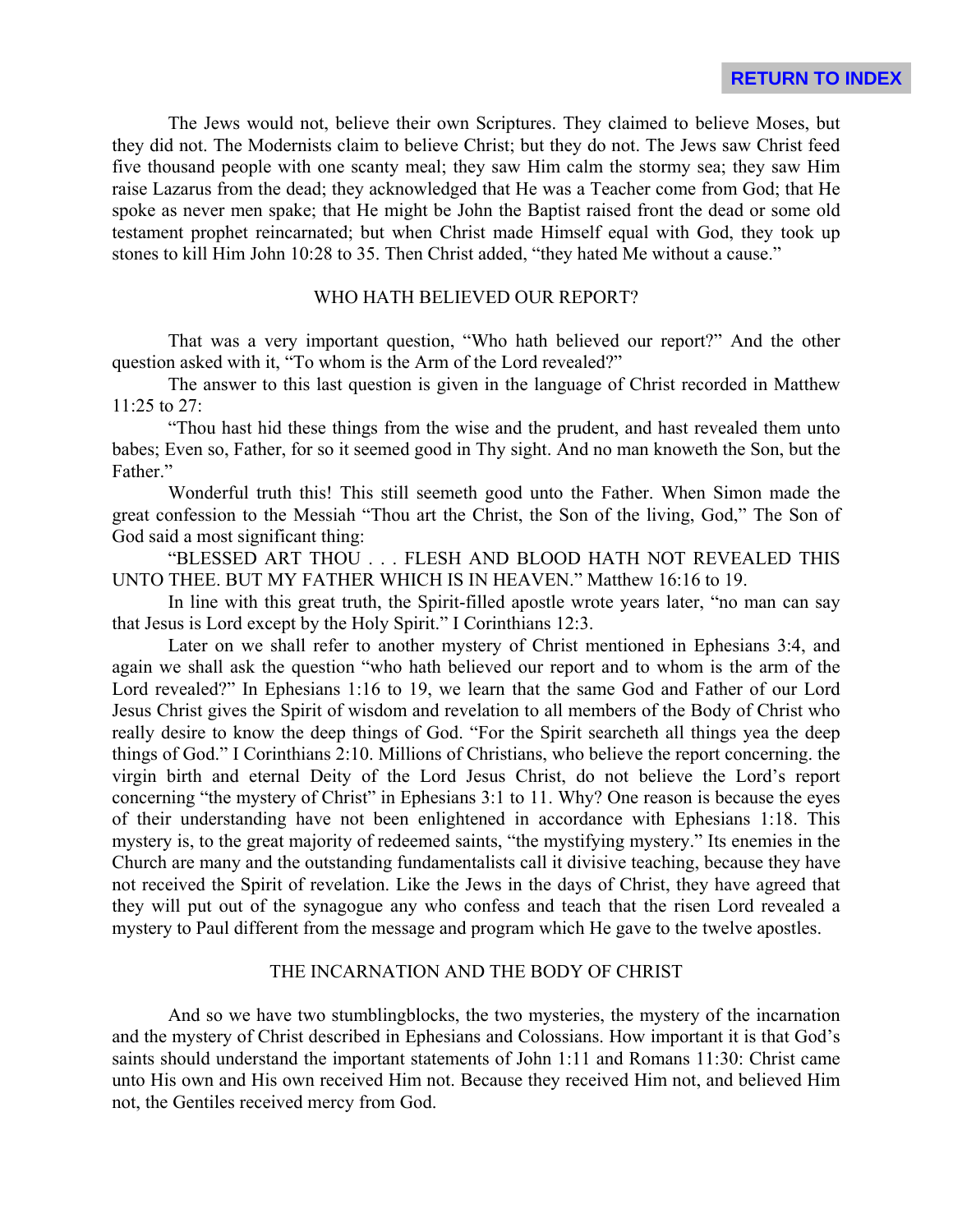In comparing the kingdom of heaven with the dispensation of the mystery these are good verses with which to begin John 1:11 and Romans 11:30. "His own received Him not." Christ came unto His own. God raised Christ up in incarnation to be Israel's Saviour. Acts 13:23. Meditate upon this. Believe it one hundred percent. Christ gave very positive instructions to His messengers, "go not into the way of the gentiles." Matthew 10:5. Christ, in incarnation declared that He was sent only to Israel. Matthew l5:24. Christ was raised from the dead to be Israel's Saviour. Acts 5:29 to 32. Acts 13:31 to 39. Believe this; for this truth is so Important. Seven or eight years after the resurrection of Christ it was not lawful for the Lord's apostles to go to a Gentile. Acts 10:28. Then Peter preached to Cornelius. A few years later Paul said to the Jews, it was necessary that the Word of God should first be preached to them; but that he turned to the Gentiles when and because the Jews would not receive it. Acts 13:46. Then Paul wrote, that when and because Israel was cast away, reconciliation was sent to the Gentiles. Romans 11:15. Then followed that most important statement concerning the mystery of Israel's temporary blindness, to last until the fulness of the Gentiles come in. Romans 11:25 and 26. Then the all-important declaration of Romans 11:30, when and because of Israel's unbelief the Gentiles obtained mercy from God. Why did the Gentiles obtain mercy? When did they obtain mercy? Answer these questions with the Word.

Christ's own received Him not. But many of His own did receive Him, in incarnation and in resurrection, and Paul declared about the year 60 AD that there was a remnant according to the election of grace, and that the rest of Israel was blinded. Romans 11:3 to 9, So Israel stumbled, and fell Romans 11:9 to 26, and God set that religions nation aside and brought in "the reign of grace." Later on the Lord revealed to and through the apostle Paul His eternal purpose which He purposed in Christ Jesus before the world, the hidden wisdom which was ordained unto the glory of members of the Body of Christ before the world, but which was kept secret and not revealed to the prophets of Israel or to even the twelve apostles of Christ. Romans 16:25 and 26. Colossians 1:25 to 27. Paul called this, "the mystery of Christ," "the mystery of the gospel." Ephesians 3:4. Ephesians 6:19 and 20.

As the bewildered Jews during the years of Christ's incarnation cried out, "Who is this Son of man?" (John 12:34), and crucified Him, the Lord of glory, because they knew not, so the bewildered Church leaders today are saying, "What is all this talk about "the dispensation of the mystery?" "What is this new message some heretics are trying to impose on us?" The answer is, "We speak the wisdom of God in a mystery."

But why should it be a mystery after God made it known?

#### HID FROM THINE EYES

One of the most touching scenes in the earthly ministry of Jesus Christ is described in Luke 19:41 to 44:

"And when He was come near He beheld the city and wept over it, Saying If thou hadst known, even thou, at least in this thy day, the things which belong unto thy peace! but now they are hid from thine eyes. For the days shall come upon thee, that thine enemies shall cast a trench about thee, and compass thee round, and keep thee in on every side, And shall lay thee even with the ground, and thy children within thee; and they shall not leave in thee one stone upon another; because thou knewest not the time of thy visitation."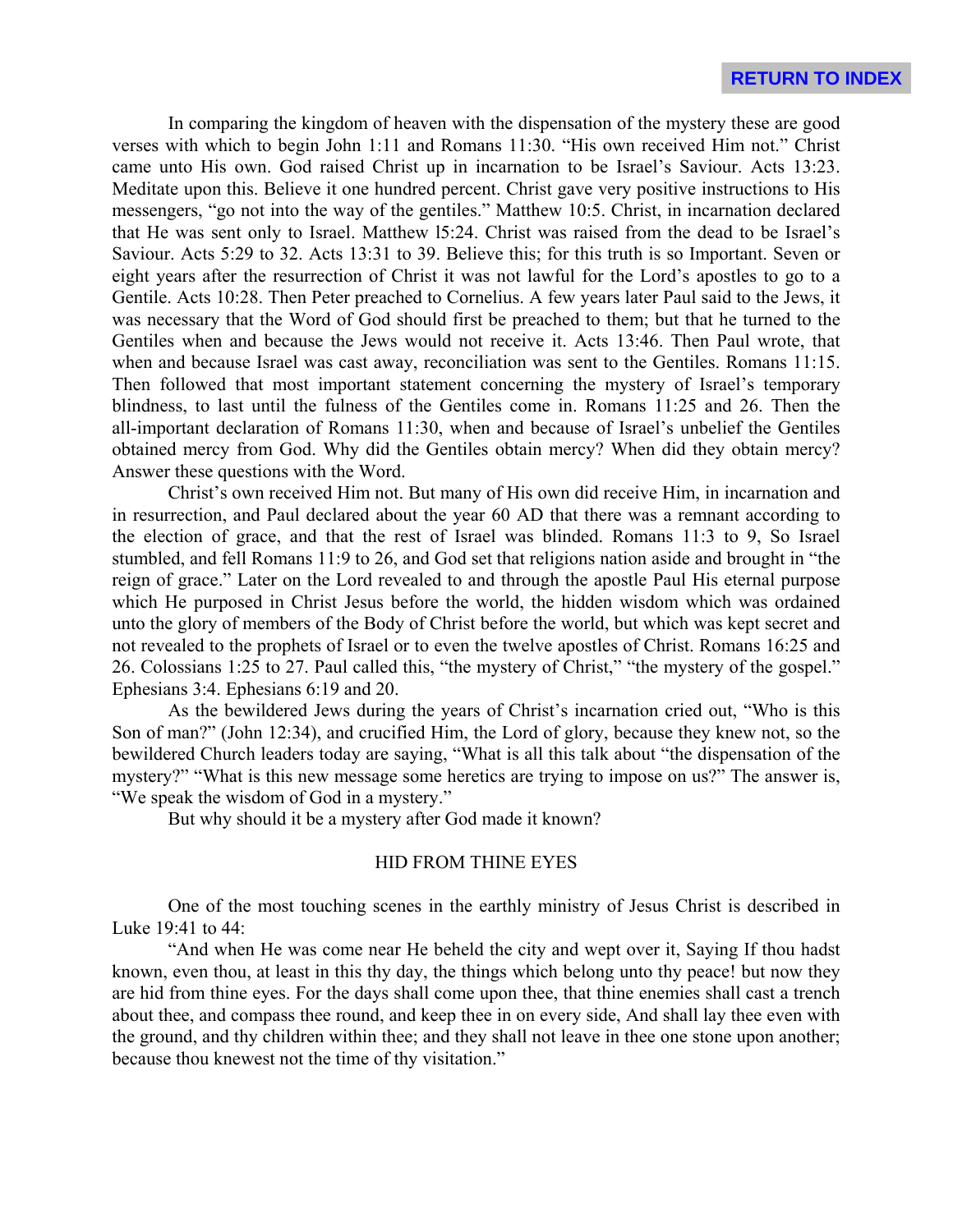What a scene! The Son of God weeping over Jerusalem and its wicked inhabitants. Those Jews did not know the things which belonged to their peace. They did not recognize and receive their long promised Messiah. They knew not the time of their visitation:

"Now they are hid from their eyes." The kingdom has been postponed.

"He was in the world and the world was made by Him and the world knew Him not." John 1:10.

The Lord Jesus described the attitude and action of Israel in Matthew 21:37 to 39: "But last of all He sent unto them His Son, saying, They will reverence My Son. But when the husbandmen saw the Son, they said among themselves, This is the heir; come, let us kill Him, and let us seize on His inheritance And they caught Him, and cast Him out of the vineyard and slew Him."

And again: "But His citizens hated Him, and sent a, message after him, saying, We will not have this Man to reign over us."

Their great sin of unbelief is told in John 12:37 and 38.

"And though He had done so many miracles before them, yet they, believed not on Him: That the saying of Esaias the prophet might he fulfilled, which He spake, Lord who hath believed our report? and to whom hath the arm of the Lord been revealed?"

To whom is the arm of the Lord revealed? The answer is given in the words of the Lord Jesus Christ in Matthew 11:25 to 27:

"At that time Jesus answered and said, I thank Thee, O Father, Lord of heaven and earth, because Thou last hid these things from the wise and prudent, and hast revealed them unto babes. Even so, Father; for so it seemed good in Thy sight. All things are delivered unto Me of My Father: and no man knoweth the Son, but the Father; neither knoweth any man the Father, save the Son, and he to whomsoever the Son will reveal Him."

So far as the great majority of the members of Christ's Body are concerned, "the mystery of Christ," revealed by Christ to Paul, is still hid.

To whom is it revealed"? read how saints can have it revealed in Ephesians 1:16 to 23.

## THE WORLD BY WISDOM

Again note the statement in I Corinthians 1:21: "For after that in the wisdom of God the world by wisdom knew not God, it pleased God by the foolishness of preaching to save them that believe." "The world by wisdom knew not God." The world by wisdom knew not Christ. Unbelieving Israel and the wisdom of this world today is described in Romans 9:32 and I Peter  $2:8.$ 

"Wherefore? Because they sought it not by faith, but as it were by the works of the law. For they stumbled at that Stumblingstone."

"And a Stone of stumbling and a Rock of offense, even to them which stumbled at the Word, being disobedient: whereunto also they were appointed."

Because they knew not God's wisdom they crucified the Lord of glory. I Corinthians 2:8.

How true is the statement in I Corinthians 12:3: "That no man can say that Jesus is the Lord, but by the Holy Spirit."

And so Christ had to utter the sad and solemn words of Matthew 26:24:

"The Son of man goeth as it is written of Him: but woe unto that man by whom the Son of man is betrayed! it had been good for that man if he had not been born."

More than ten years later a man who was miraculously changed from a Christ-hating Jew to a Christ-loving Christian spoke boldly to a company of Jews in this language: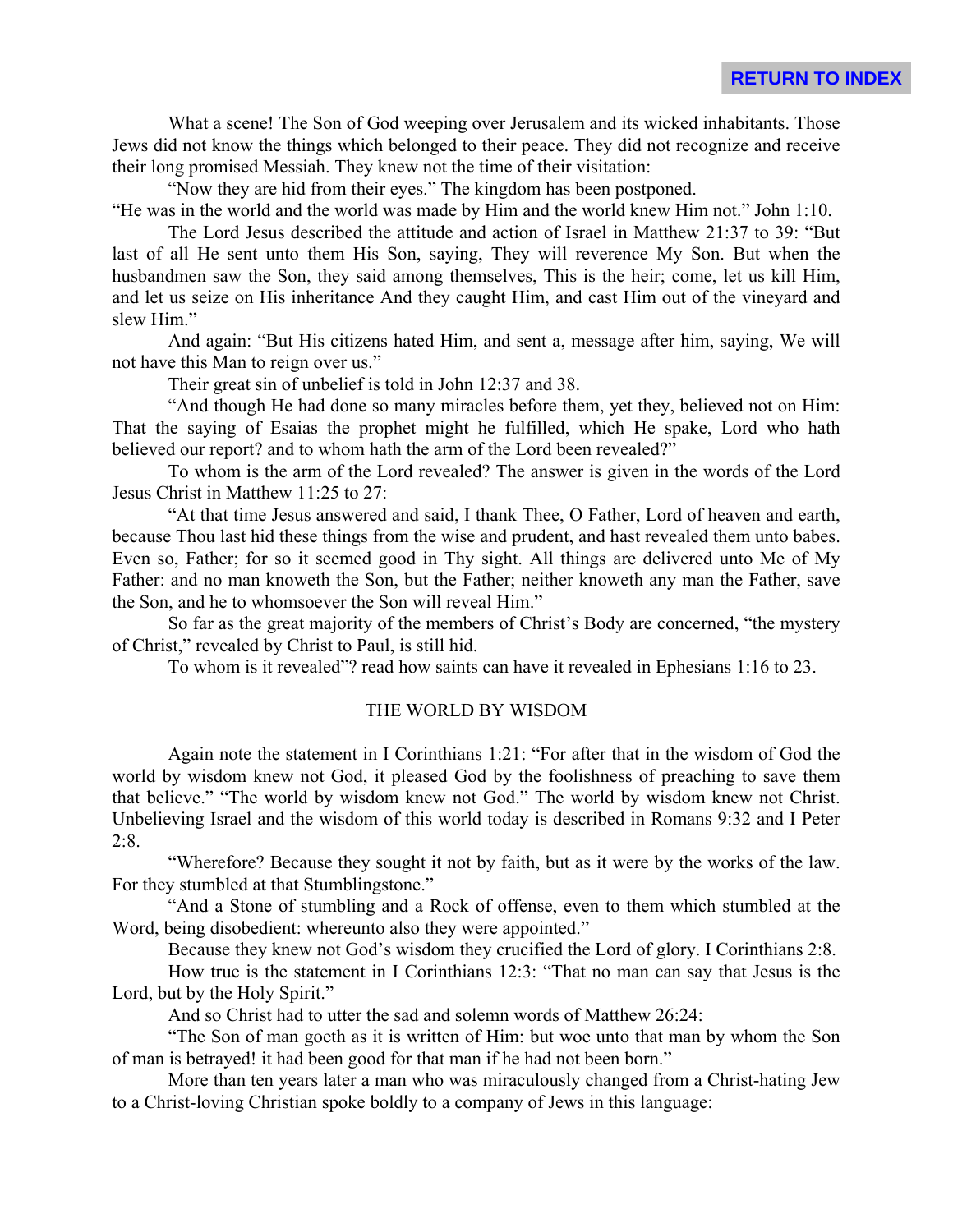"For they that dwell at Jerusalem and their rulers, because they knew Him not, nor yet the voices of the prophets which they read every Sabbath day, they have fulfilled them in condemning Him. And though they found no cause of death in Him, yet desired they Pilate that He should be slain. And when they had fulfilled all that was written of Him, they took Him down from the tree, and laid Him in a sepulchre. But God raised Him from the dead." Acts 13:27 to 30.

Think of the blindness of the rabbis in the synagogues in 1942. They pretend to believe in the law and the prophets. The rulers at Jerusalem fulfilled those prophecies when they despised Christ, rejected Him and urged Pilate to pierce His hands and feet; to kill Him. The Jews today in their blindness are fulfilling not only those old testament prophecies but the prophecies of Jesus Christ and His apostles. Jerusalem is trodden down of the Gentiles and the Jews are right now where Christ, in Luke 21:24, said they would be, and all nations are waiting for the times of the Gentiles to be fulfilled.

"They killed the Prince of life." Acts 3:14 and 15.

#### THE RULERS KNEW HIM NOT

Note the language of Acts 4:26 to 28:

"The kings of the earth stood up, and the rulers were gathered together against the Lord and against His Christ. For of a truth against the Holy Child Jesus, Whom Thou hast anointed, both Herod and Pontius Pilate, with the Gentiles, and the people of Israel, were gathered together, For to do whatsoever Thy hand and Thy counsel determined before to be done." Acts 4:26 to 28.

This great. sin is explained in I Corinthians 2:8: "Which none of the princes of this world knew: For had they known they would not have crucified the Lord of glory."

As the religions rulers of Jesus' day and after His resurrection knew not that He was the Lord of Glory and Israel's Messiah, as they stumbled at that stumblingstone, so the religious leaders since the days of the apostles and down to the present time have been confused concerning the setting-aside of Israel, the postponement of the kingdom of heaven, the distinctive ministry of the apostle Paul with the dispensation of the grace of God and the unsearchable riches of Christ for the Gentiles. Many of the leaders among the Premillenarians are groping in the dark, even though they do acknowledge that this is a timeless and a signless age, that the clock of prophecy has stopped, that this parenthetical period was not revealed to or by the prophets of Israel, that Paul was in jail for the mystery which had nothing whatever to do with the kingdom of heaven which was at hand when Christ was on earth. A blindness in part is happened to them also, for in another message they will point to certain political or religious signs to prove the imminent coming of the Lord; that He may come for His Church soon. We ask them just what Year that coming became imminent. If the fulfillment of old testament prophecies are signs of that coming, it was not imminent before the prophecies were fulfilled. Such "sign" teaching and "the imminent coming" teaching are irreconcilable.

They teach that Paul continued to proclaim the same message that the Lord Jesus gave to the Twelve in the so-called "great commission of Matthew 28:19 and 20, that Paul worked under the keys of the kingdom which Christ gave to Peter. In utter confusion they teach that the dispensation of the mystery began with Peter and Pentecost and not with Paul. To them the mystery of Christ of Ephesians 3:4 is indeed the mystifying mystery. They have stumbled at another stumblingstone, because they knew not the difference between prophesied truth and the hidden wisdom ordained unto our glory before the world. They mix up the kingdom of heaven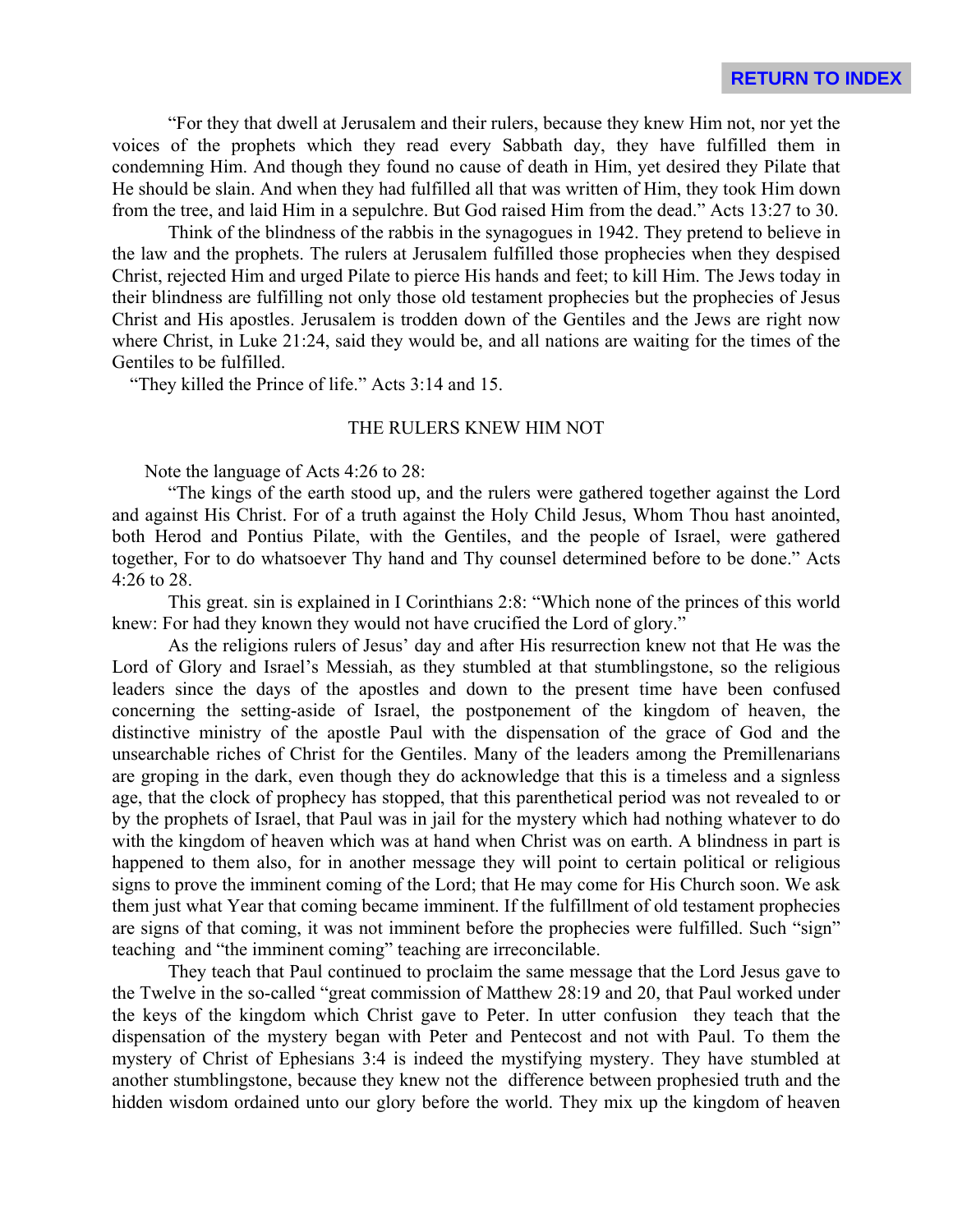and the dispensation of the mystery, and say that Peter's gospel of the circumcision and Paul's gospel of the uncircumcision were identical.

In plain language the apostle Paul wrote that God made known the mystery of His will. Ephesians 1:9. The Holy Spirit searcheth the deep things of God; and God has told His children how to understand the mystery. Ephesians 1:16 to 23. But, like Israel's rulers, men are still wise in their own conceits. Like the sectarian Corinthians, to whom Paul gave the milk of the Word, but not the meat, many church leaders today cherish their sectarian creeds and programs, and because of their pride and prejudice and tradition, they remain ignorant of the mystery and they are stumblingblocks hindering their followers who respect their leadership.

So little, or nothing is done even among the outstanding Fundamentalists about obeying Ephesians 3:9, "and to make all men see what is the dispensation of the mystery which from the beginning of the world hath been hid in God."

## THE CLARIFYING MYSTERY

When God revealed His great mystery about nineteen hundred years ago He made it known, that members of the Body of Christ, "be no more children, tossed to and fro, and carried about with every wind of doctrine, by the sleight of men." Ephesians 4:14. God never intended this great truth to be the mystifying mystery, but the clarifying mystery. The knowledge of the mystery will deliver members of the Body of Christ from the last vestige of Judaism and religion. It is God's remedy for every ill and ism with which the Church of Christ is afflicted. It is only as God's servants and teachers interpret, appropriate and apply all other Scriptures in the light of the mystery of Christ that they will prove themselves workmen who need not to be ashamed because they do rightly divide the Word of truth. The knowledge of the eternal purpose of God in Christ Jesus is truly the golden key to the Scriptures. We have just published a book with the title, "Let's De-Judaize the Church." Every thinking Christian knows that the Church of Christ has been Judaized not only by bringing law into the dispensation of grace, but by confusing Peter's keys and circumcision gospel with Paul's uncircumcision gospel and the ministry of reconciliation and the unsearchable riches of Christ for the Gentiles. To make members of Christ's Body see the mystery, for which Paul suffered in the Roman jail (Ephesians 6:19 and 20 and Colossians 4:3 and 4), is to de-judaize the Church.

When members of the Body of Christ know that they are blessed with all spiritual blessings in the heavenlies (Ephesians 1:3) and that the mighty power of God is theirs, the power that God wrought in Christ when He raised Him from that grave to His place in the heavenlies far above principalities and powers (Ephesians 1:19 to 23), they will not be in tarrying-meetings waiting for the Holy Spirit's power or seeking some kind of a second blessing. When they know that they are identified with Christ in His death, burial, resurrection and ascension, seated with Him in the heavenlies, accepted in Him, and complete in Him all according to the riches of God's grace and all according to His eternal, predestinated purpose surely they will know how to walk worthy of the calling wherewith they are called and they will understand the difference between grace in a dispensation and "the dispensation of grace." Think of the eternity of grace that takes care of the members of Christ's Body. In II Timothy 1:9 and 10 we learn that this grace and purpose was given us in Christ Jesus before the world began, and in Ephesians 2:7 we learn that in the ages to come God is going to show the exceeding riches of His grace in His kindness toward us in Christ Jesus. Surely this is an eternity of grace, and God's Word adds, ''By grace were ye saved by faith, and that not of yourselves."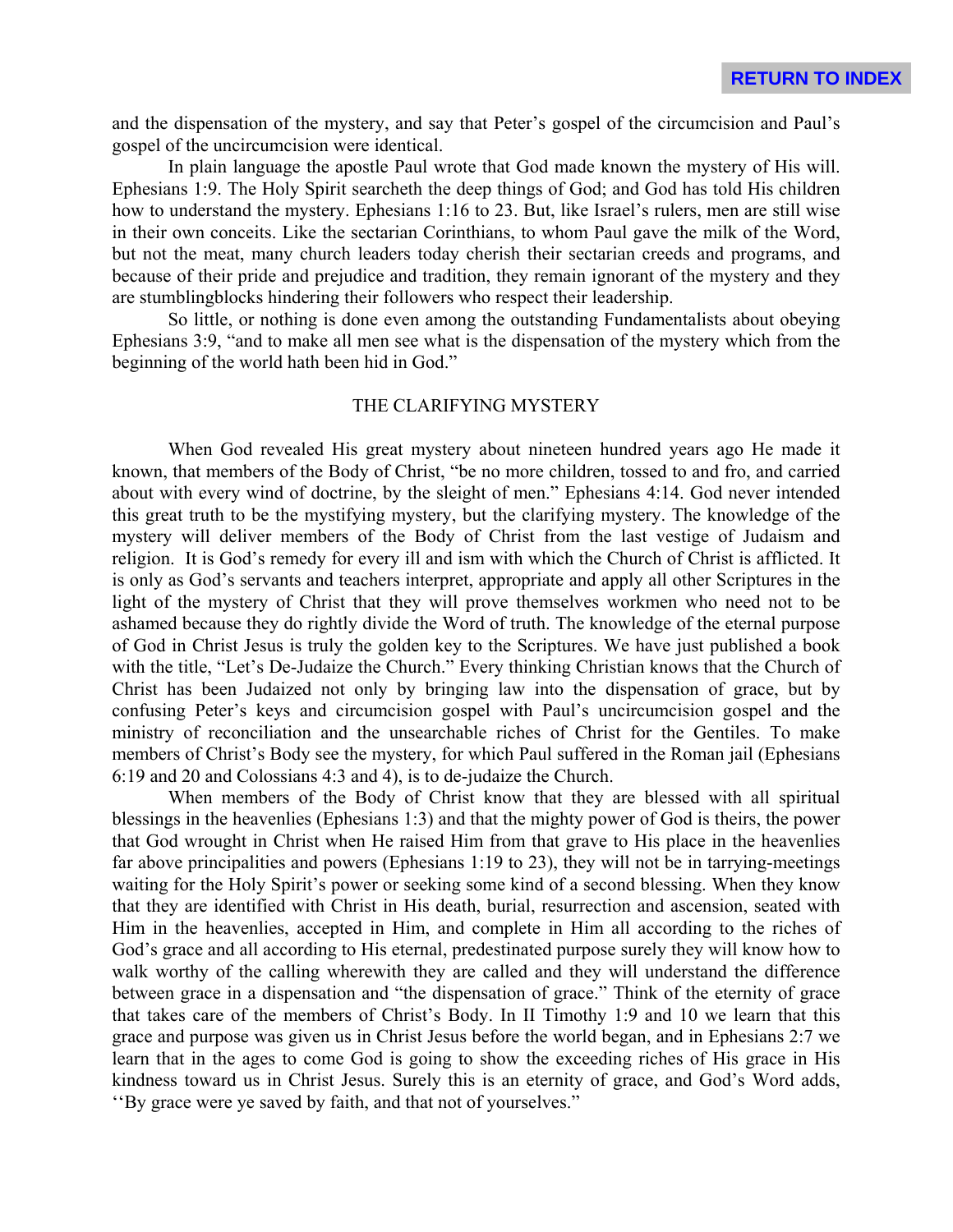In Romans 8:28 to 32 the Scriptures tell us why all things work together for those who are called according to God's purpose. Because God foreknew and predestinated. In Ephesians 1:5 and 11 we read again of God's eternal predestinated purpose. We read in Ephesians 3:11 that it is according to God's eternal purpose in Christ Jesus. Although there are different phases of "the mystery of Christ," revealed in Ephesians and Colossians, yet the mystery is God's eternal purpose in Christ, a purpose concerning which all of Israel's prophets were both silent and Ignorant, because it, did not please God to disclose this, His secret until years after the resurrection of His Son. That Son made it known to His special ambassador to the Gentiles, the apostle of the Gentiles, Paul. No wonder Paul said that he magnified his office, the apostle of the Gentiles. Romans 11:13. Read his testimony in Romans 16:25 and 26.

Down through the Christian centuries many church-members have been mystified and mixed up because they have not known how to differentiate between "the gospel of the kingdom," which Christ and His Twelve proclaimed, and "the gospel of the grace of God," which the risen Christ committed unto Paul**,** because they did not know the difference between prophesied kingdom truth and the unsearchable riches of Christ, unprophesied truth concerning the hope and calling of members of the Joint-Body of Ephesians 3:6, who were chosen in Christ before the foundation of the world. Ephesians 1:4.

Think of the sectarianism and confusion after all of these centuries. And in recent years quite a variety of religious sects and cults have sprung up all over the land, not one of which would exist today, if the founders and leaders had seen "the dispensation of the mystery." Some of the sects call themselves "Israel," such as the Seventh Day Adventists, The House of David, the Anglo-Israelites, Jehovah's Witnesses and The Pentecostalists, The Later Day Saints and a number of others. Many sincere, zealous, religious people join all these movements, all teaching something different, but all claiming to be "Israel." They are very much like Israel to whom God has given blindness. They at least have Israel's blindness concerning God's eternal purpose. The third chapter of Ephesians alone is God's answer to all of these delusions. God does not want His people tossed to and fro with every wind of doctrine, therefore He wants all to rightly divide the Word of truth. He wants all to see what is the dispensation of the mystery, to know the difference between Israel and the Joint-Body of Ephesians 3:6, to know that the mystery is the mystery among the Gentiles. Think of intelligent men. and women joining a religious movement whose leaders teach that the people of Great Britain and the United States and several other European nations are not Gentiles, but Israelites, even the lost ten tribes. And all should bow to Ephraim, Great Britain. They would deprive us of the glorious grace messages given us by and through the great apostle of the Gentiles, the dispensation of the grace of God for Gentiles. Ephesians 3.

#### WHAT TIME IS IT?

"It is not for you to know the times or the seasons." Acts 1:7.

The preachers in these religious sects are great "sign" preachers. They point to many signs in America. but especially in Europe, to show how the prophecies of Daniel, Ezekiel, Isaiah, Jeremiah, Zechariah, Joel, Amos and others (concerning the last days) are being fulfilled; and therefore, the end of the world or, the end of the age, is just around the corner, if indeed there is even the corner. They are trying to tell their followers what time it is with God and His "grace" program by Ezekiel, Daniel, or by some other of the other prophets we have mentioned, or by Luke 21:20 to 33, or by Matthew 24:1 to 28, or by the Book of Revelation. Some of them can look at that clock and tell even the year and the time of the year that the Church will be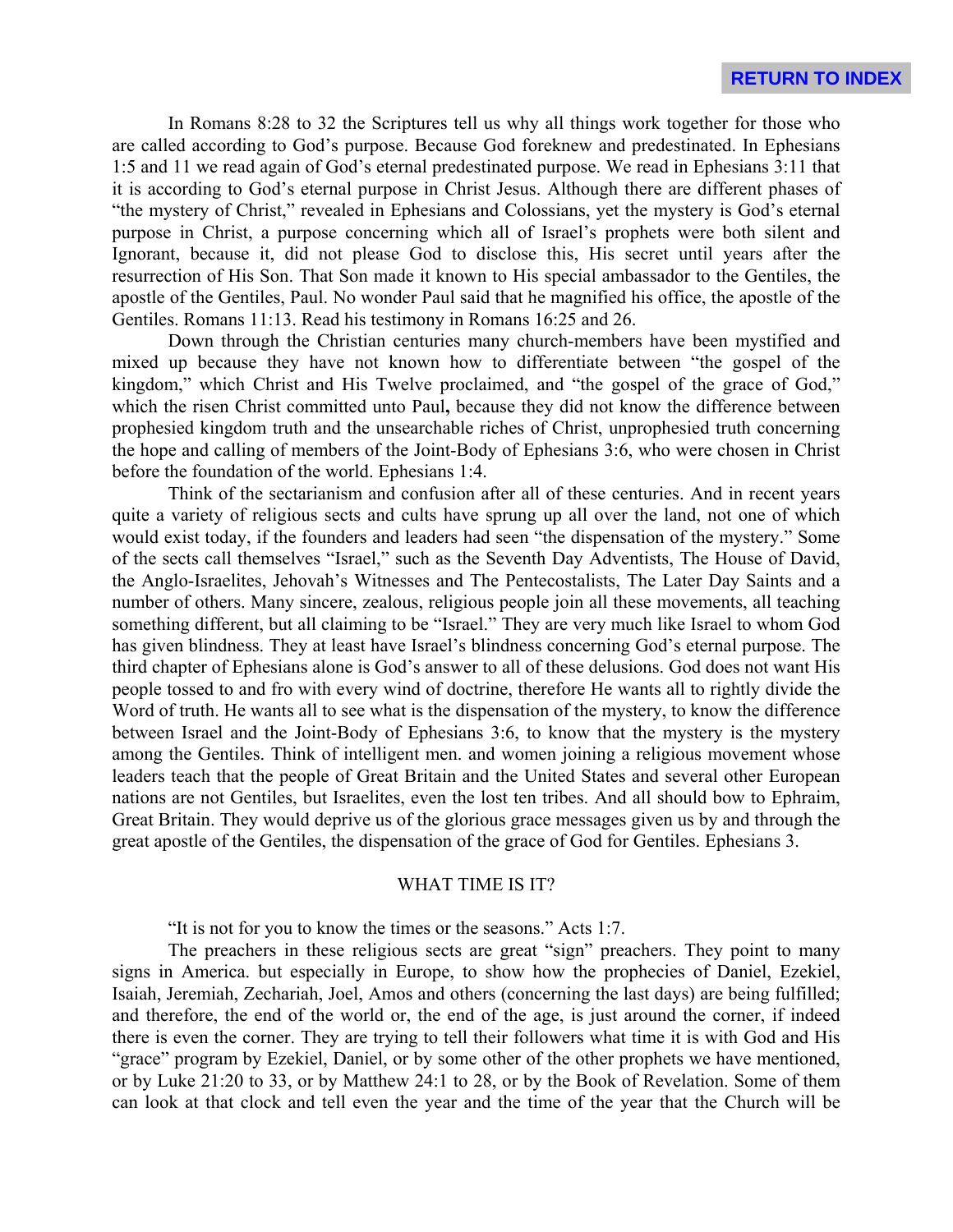raptured, that is, they think they can. If they believe that the clock of prophecy ever stopped, they believe now that it is ticking again. Of course, they get most of their messages from Christ's ministry on earth to Israel, or from Israel's prophets concerning Israel's last days and Israel's kingdom, and they know nothing of "the unsearchable riches of Christ" and "the dispensation of the mystery" and the heavenly position and possessions of members of the unprophesied Joint-Body of Ephesians 3:6. They haven't the remotest idea of what Paul explained in Ephesians 3:1 to 11 and in Colossians 1:24 to 28. Read these Scriptures prayerfully and carefully and see the capstone of Divine Truth.

A short time ago I was in an antique shop and saw a large clock that was really old. It went back beyond my grandfather's days. It was a work of art, but the keeper of the shop told me it could only be an ornament; for it, would not tell the time. But I could as well tell the time of day by that clock as these religious prophets can tell the time in God's present "grace" economy by the fulfillment of prophecies from the pen of Israel's old testament prophets. If we call tell what time it is in God's present program and purpose, we must tell it by Paul to whom "the dispensation of the mystery" was revealed. All we can learn from him is, that each and every moment brings us nearer to that moment when in the twinkling of an eye members of the Body of Christ shall realize that blessed hope, the glorious appearing of the great God, our Saviour Jesus Christ. Titus 2:13 and I Corinthians 15:51 to 58 and Philippians 3:19 to 21. Intelligent members of Christ's Body, who understand "the dispensation of the mystery," are looking for the Son and they do believe in His imminent corning for the Church, but they know that that coming does not depend upon the doings in Europe, Asia and Africa. The prophets in the Israelitish religious groups and some brethren, who claimed to be messengers of grace, have designated different men to be the antichrist. Some of them say the pope at Rome. The majority of them until recently had elected Mussolini, a few, Stalin, but now they have switched to Hitler because he is a better wholesale killer he seems to be more devilish. Just think, if you can imagine such a thing, Israel entering into a covenant with Hitler**.**

Some of the Premillenarians among the Fundamentalists, who claim that God is building an unprophesied Church in this parenthetical period, seek to prove by Luke 21:27 to 33 that the coming of the Lord Jesus for His Church is at hand. In that chapter we read of the signs for Israel in the midst of their tribulation and the coming of the Son of man to this earth to redeem His "kingdom" nation. If that redemption is the redemption of members of the Body of Christ, then the Body of Christ is to go into the great tribulation, which was prophesied, and therefore, Paul was mistaken as to any revelation concerning the hope and calling of the unprophesied Body of Christ. But again the question, "if the clock of prophecy stopped, just when did it stop, and when did the dispensation of the mystery begin?"

# TWELVE APOSTLES AND THE TWELVE TRIBES OF ISRAEL

 According to the second chapter of the Book of Acts, Peter and the Eleven stood up in the City of the Great King on a Jewish feast day and preached to devout Jews from every nation under heaven. They told all the house of Israel that God had made the Jesus Whom they crucified both Lord and Christ. They proclaimed the fulfillment of Joel's prophecy concerning Israel's last days and the fulfillment of David's prophecy concerning Christ as King on David's throne. Then in the third chapter Peter preached to the children of the covenant and of the prophets concerning the kingdom days prophesied by Moses, Samuel and all the prophets. Acts 3:12, Acts 3:24 and 25. He told the rulers of Israel to repent and God would send Christ back for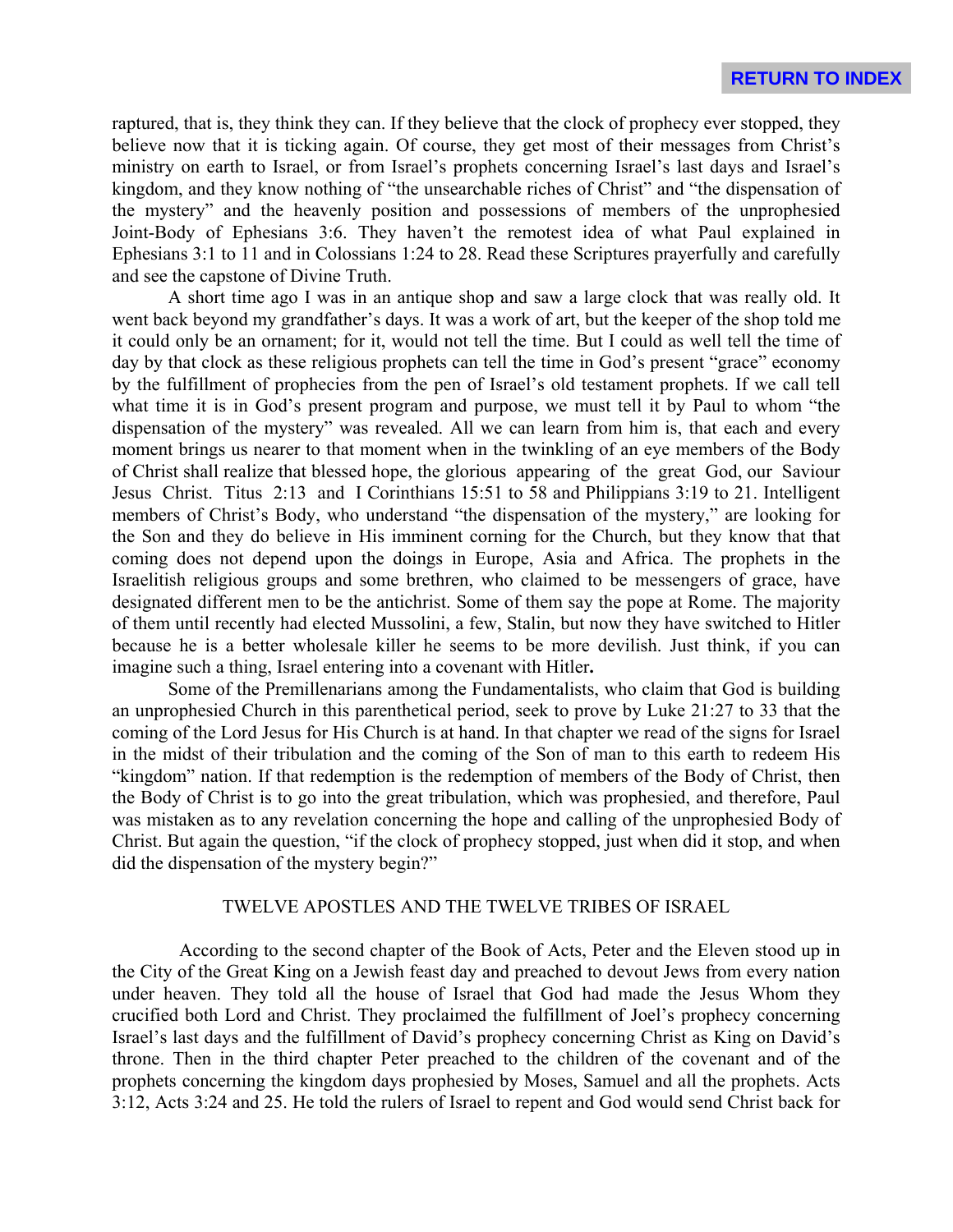the restitution of all things. In Ephesians Paul preached to the Gentiles that if they would receive Christ and be saved by grace, God would raise them up where Christ was sitting in the heavenlies. Quite different, these messages.

Then Peter preached to Cornelius, in the tenth chapter. He later referred to this Gentile salvation by saying that it agreed with the prophecy of Amos. Acts 15:7 to l5. So the clock of prophecy had not stopped in the eleventh chapter of Acts when eleven of the apostles contended with Peter for preaching to Cornelius. The clock of prophecy had not stopped when Paul sounded the warning to Israel in Acts 13:40 and 41, telling them what world happen to them in fulfillment of prophecy, if they continued to reject the resurrected Christ. Acts 5:29 to 32 and Acts 13:31 to 41 gives Scriptural proof that Christ was raised up from the dead to be Israel's Saviour in fulfillment of prophecy as He was raised up in incarnation to be Israel's Saviour. Acts 13:23.

Concerning Christ's suffering and His once-for-all sacrifice on the tree, Israel did fulfill all that was written of' Him. Acts 13:29. But God raised Him from the dead, in fulfillment of prophecy. Matthias, was chosen to take the place of Judas, in fulfillment of prophecy. Acts 1:13 to 22. Paul himself preached to Israel many things in fulfillment of prophecy. Acts 26:22 and 23.

In the first eleven chapters of Acts many, many Jews were saved, and even after that chapter to the end of the "Acts" period God's order was to "the Jews first." During those first eleven chapters there was a prophesied kingdom program for the kingdom nation. But after one of the Twelve (James) was beheaded (Acts 12:1 and 2) a new apostle was sent forth to introduce a new dispensation and the last sixteen chapters of Acts record the activities of Paul and only such men and women as had dealings with him. The kingdom of heaven program under Peter and the Eleven will again be in order after God has accomplished His eternal purpose in this age, and then the Twelve will sit on twelve thrones and judge the twelve tribes of Israel. Matthew 19:27 and 28.

The twelve apostles had nothing to say about "the dispensation of the grace of God," "the dispensation of the mystery," "the unsearchable riches of Christ," "the Body of Christ," "the eternal grace purpose of God." They did not even understand the Gospel of the uncircumcision, years after Christ went back to heaven, until Paul went to Jerusalem by revelation and explained the difference between his Christ-given ministry and Peter's. Galatians 2:1 to 9. Then Peter and his fellow-apostles agreed to go to the Jews. Galatians 2:9. Then Peter wrote that some of Paul's sayings were hard to be understood. II Peter 3:15 and 16.

How then can we ever expect the great mass of Christians to understand the most blessed and precious truth for saints in all the Bible, when this wonderful truth is still the mystifying mystery to the great majority of the pastors and Bible teachers. It is in connection with God's eternal purpose, the fact that the manifold wisdom of God which He ordained to our glory before the world was, is to be made known unto principalities and powers in the heavenlies by the Church, that we are told that Christ gave some to be pastors and teachers for the perfecting of the saints for the work of the ministry, for the building up of the Body of Christ . . . "till we all come in the unity of the faith, and of the knowledge of the Son of God, unto a perfect man, unto the measure of the stature of the fulness of Christ." Ephesians 4:10 to 13. In the mystery the Church is the fulness of Christ, and one flesh with Christ. Ephesians 1:23 and Ephesians 5:30 to 32. God will make one new man. Ephesians 2:15. God is not making three hundred sectarian churches and the Lord will not permit any man to have the Spirit of wisdom and revelation to understand the mystery who contends for or sponsors a sectarian church. Only as members of Christ's Body are willing to obey Ephesians 4:1 to 8 and respect the seven-fold spiritual unity and not bring in